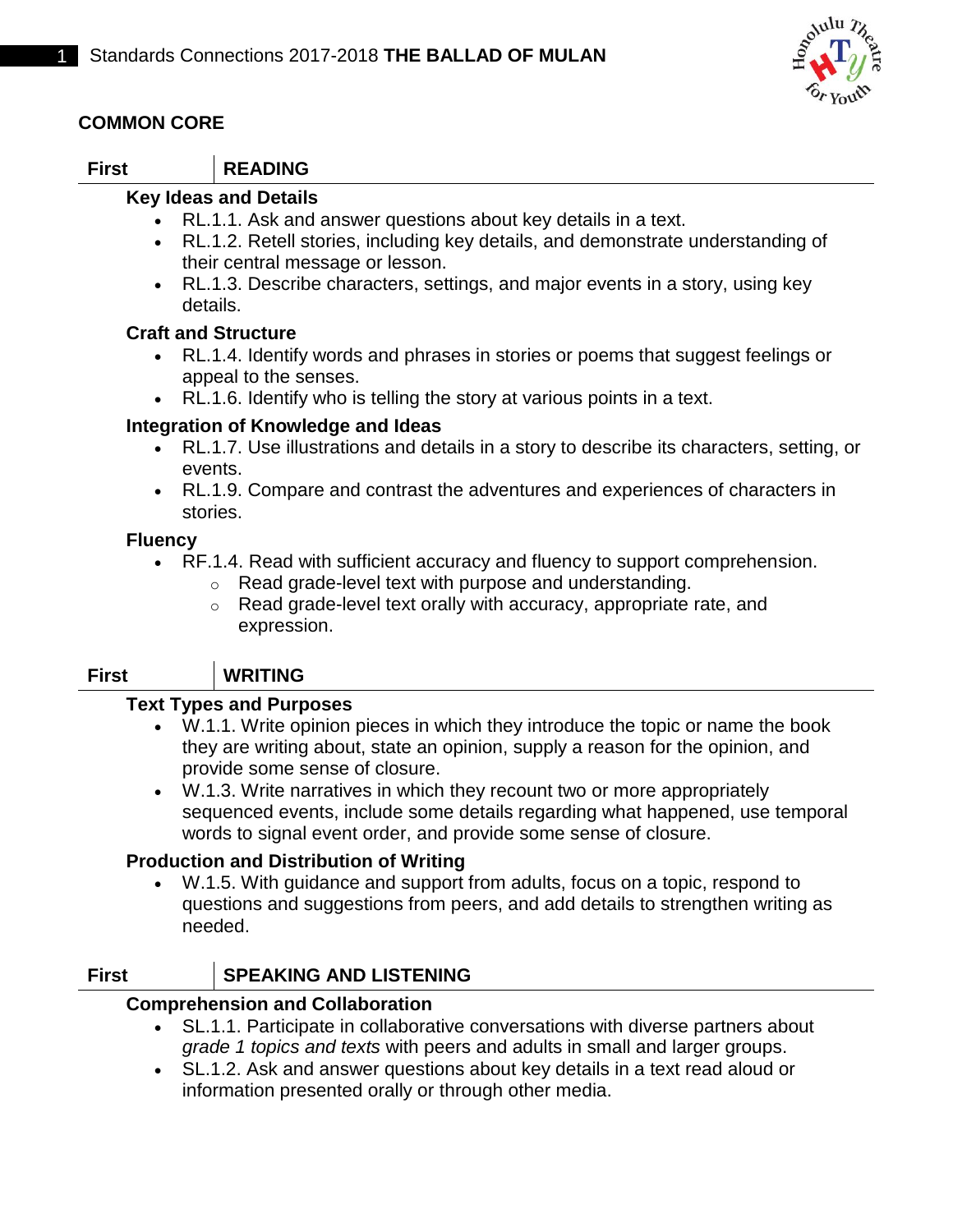

## **Presentation of Knowledge and Ideas**

- SL.1.4. Describe people, places, things, and events with relevant details, expressing ideas and feelings clearly.
- SL.1.5. Add drawings or other visual displays to descriptions when appropriate to clarify ideas, thoughts, and feelings.

# **Second READING**

## **Key Ideas and Details**

- RL.2.1. Ask and answer such questions as *who, what, where, when, why*, and *how* to demonstrate understanding of key details in a text.
- RL.2.2. Recount stories, including fables and folktales from diverse cultures, and determine their central message, lesson, or moral.
- RL.2.3. Describe how characters in a story respond to major events and challenges.

## **Craft and Structure**

- RL.2.5. Describe the overall structure of a story, including describing how the beginning introduces the story and the ending concludes the action.
- RL.2.6. Acknowledge differences in the points of view of characters, including by speaking in a different voice for each character when reading dialogue aloud.

## **Integration of Knowledge and Ideas**

- RL.2.7. Use information gained from the illustrations and words in a print or digital text to demonstrate understanding of its characters, setting, or plot.
- RL.2.9. Compare and contrast two or more versions of the same story (e.g., Cinderella stories) by different authors or from different cultures.

## **Fluency**

- RF.2.4. Read with sufficient accuracy and fluency to support comprehension.
	- o Read grade-level text with purpose and understanding.
	- o Read grade-level text orally with accuracy, appropriate rate, and expression.

# **Second WRITING**

## **Text Types and Purposes**

- W.2.1. Write opinion pieces in which they introduce the topic or book they are writing about, state an opinion, supply reasons that support the opinion, use linking words (e.g., *because*, *and*, *also*) to connect opinion and reasons, and provide a concluding statement or section.
- W.2.3. Write narratives in which they recount a well-elaborated event or short sequence of events, include details to describe actions, thoughts, and feelings, use temporal words to signal event order, and provide a sense of closure.

## **Production and Distribution of Writing**

 W.2.5. With guidance and support from adults and peers, focus on a topic and strengthen writing as needed by revising and editing.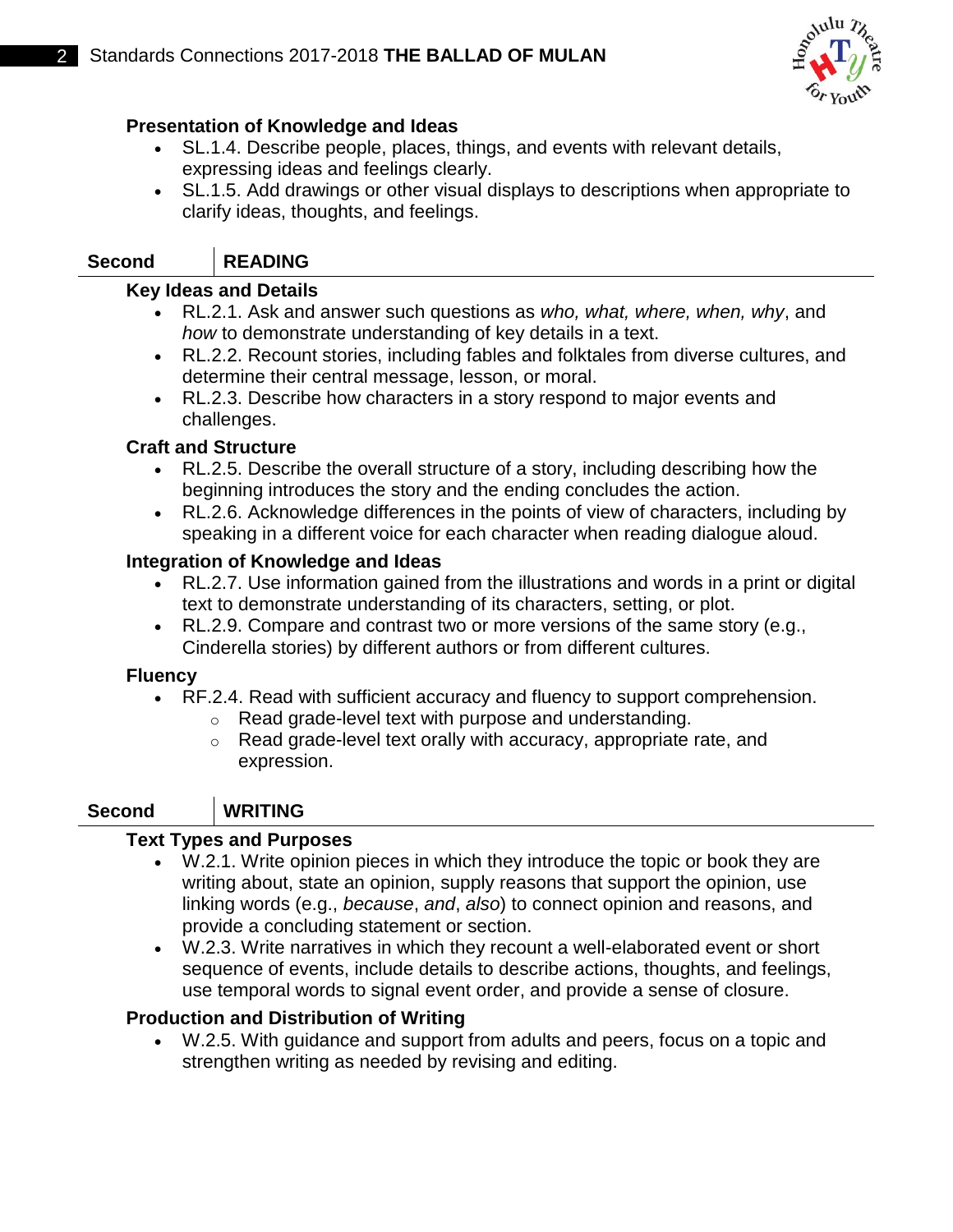

# **Second SPEAKING AND LISTENING**

### **Comprehension and Collaboration**

- SL.2.1. Participate in collaborative conversations with diverse partners about *grade 2 topics and texts* with peers and adults in small and larger groups.
- SL.2.2. Recount or describe key ideas or details from a text read aloud or information presented orally or through other media.
- SL.2.3. Ask and answer questions about what a speaker says in order to clarify comprehension, gather additional information, or deepen understanding of a topic or issue.

#### **Presentation of Knowledge and Ideas**

- SL.2.4. Tell a story or recount an experience with appropriate facts and relevant, descriptive details, speaking audibly in coherent sentences.
- SL.2.5. Create audio recordings of stories or poems; add drawings or other visual displays to stories or recounts of experiences when appropriate to clarify ideas, thoughts, and feelings.
- SL.2.6. Produce complete sentences when appropriate to task and situation in order to provide requested detail or clarification.

## **Third READING**

#### **Key Ideas and Details**

- RL.3.2. Recount stories, including fables, folktales, and myths from diverse cultures; determine the central message, lesson, or moral and explain how it is conveyed through key details in the text.
- RL.3.3. Describe characters in a story (e.g., their traits, motivations, or feelings) and explain how their actions contribute to the sequence of events

## **Craft and Structure**

- RL.3.5. Refer to parts of stories, dramas, and poems when writing or speaking about a text, using terms such as chapter, scene, and stanza; describe how each successive part builds on earlier sections.
- RL.3.6. Distinguish their own point of view from that of the narrator or those of the characters.

## **Fluency**

- RF.3.4. Read with sufficient accuracy and fluency to support comprehension.
	- o Read grade-level text with purpose and understanding.
	- o Read grade-level prose and poetry orally with accuracy, appropriate rate and expression.

# **Third WRITING**

#### **Text Types and Purposes**

- W.3.1. Write opinion pieces on familiar topics or texts, supporting a point of view with reasons.
- W.3.3. Write narratives to develop real or imagined experiences or events using effective technique, descriptive details, and clear event sequences.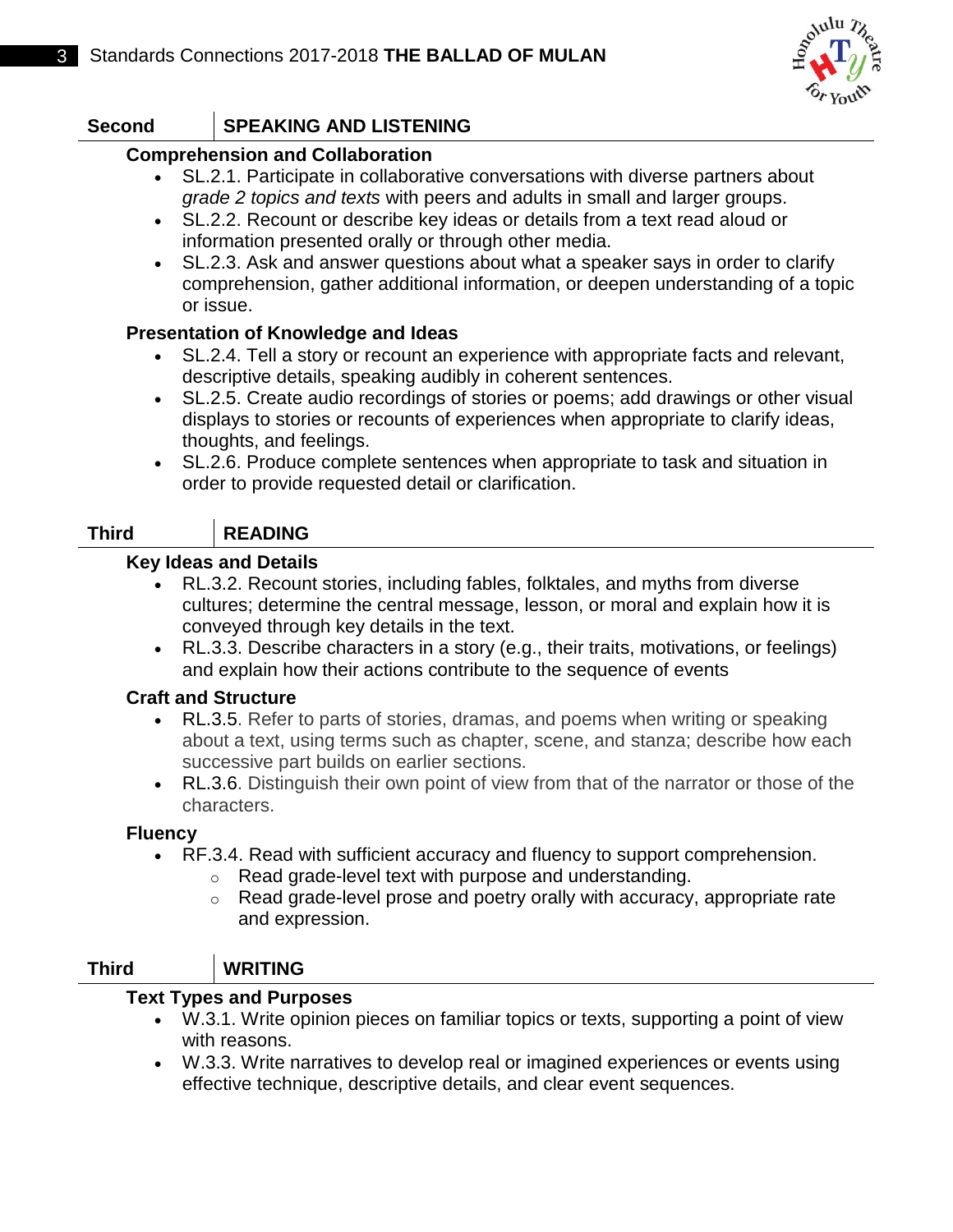

## **Production and Distribution of Writing**

 W.3.4. With guidance and support from adults, produce writing in which the development and organization are appropriate to task and purpose.

# **Third SPEAKING AND LISTENING**

#### **Comprehension and Collaboration**

- SL.3.1. Engage effectively in a range of collaborative discussions (one-on-one. in groups, and teacher-led) with diverse partners on grade 3 topics and texts, building on others' ideas and expressing their own clearly.
- SL.3.2. Determine the main ideas and supporting details of a text read aloud or information presented in diverse media and formats, including visually, quantitatively, and orally.

## **Presentation of Knowledge and Ideas**

 SL.3.4. Report on a topic or text, tell a story, or recount an experience with appropriate facts and relevant, descriptive details, speaking clearly at an understandable pace.

# **Fourth READING**

#### **Key Ideas and Details**

- RL.4.2. Determine a theme of a story, drama, or poem from details in the text; summarize the text.
- RL.4.3. Describe in depth a character, setting, or event in a story or drama, drawing on specific details in the text (e.g., a character's thoughts, words, or actions).

## **Craft and Structure**

 RL.4.5. Explain major differences between poems, drama, and prose, and refer to the structural elements of poems (e.g., verse, rhythm, meter) and drama (e.g., casts of characters, settings, descriptions, dialogue, stage directions) when writing or speaking about a text.

#### **Integration of Knowledge and Ideas**

- RL.4.7. Make connections between the text of a story or drama and a visual or oral presentation of the text, identifying where each version reflects specific descriptions and directions in the text.
- RL.4.9. Compare and contrast the treatment of similar themes and topics (e.g., opposition of good and evil) and patterns of events (e.g., the quest) in stories, myths, and traditional literature from different cultures.

## **Fluency**

RF.4.4. Read with sufficient accuracy and fluency to support comprehension.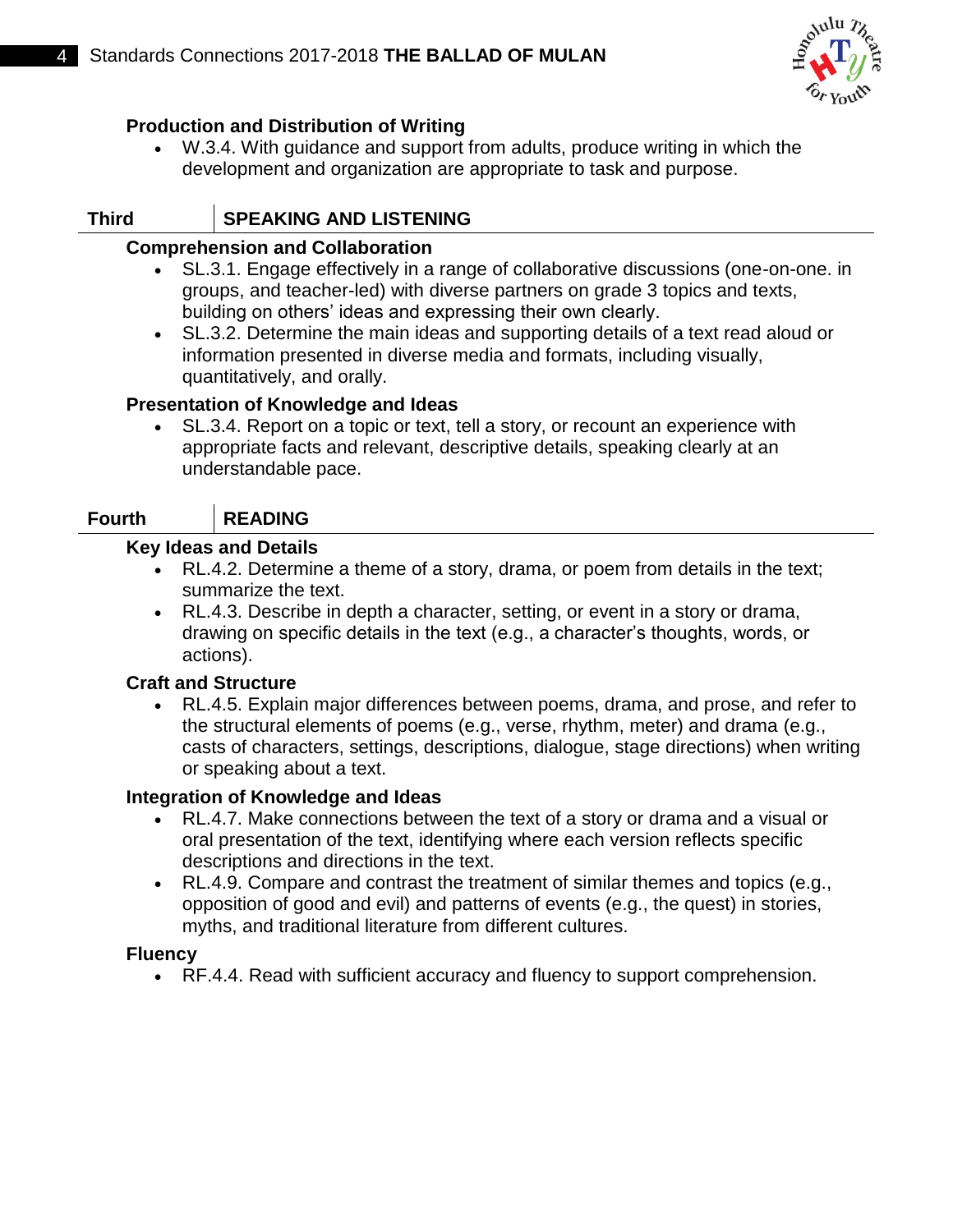

| <b>Fourth</b>  | <b>WRITING</b>                                                                                                                                                                                                                                                                                                                                                                                                                                                                                                                                                                                                                                                                                                                        |
|----------------|---------------------------------------------------------------------------------------------------------------------------------------------------------------------------------------------------------------------------------------------------------------------------------------------------------------------------------------------------------------------------------------------------------------------------------------------------------------------------------------------------------------------------------------------------------------------------------------------------------------------------------------------------------------------------------------------------------------------------------------|
|                |                                                                                                                                                                                                                                                                                                                                                                                                                                                                                                                                                                                                                                                                                                                                       |
| $\bullet$      | <b>Text Types and Purposes</b><br>W.4.1. Write opinion pieces on familiar topics or texts, supporting a point of view<br>with reasons and information.<br>W.4.3. Write narratives to develop real or imagined experiences or events using<br>effective technique, descriptive details, and clear event sequences.                                                                                                                                                                                                                                                                                                                                                                                                                     |
|                | <b>Production and Distribution of Writing</b><br>W.4.4. Produce clear and coherent writing in which the development and<br>organization are appropriate to task, purpose, and audience.                                                                                                                                                                                                                                                                                                                                                                                                                                                                                                                                               |
| <b>Fourth</b>  | <b>SPEAKING AND LISTENING</b>                                                                                                                                                                                                                                                                                                                                                                                                                                                                                                                                                                                                                                                                                                         |
| $\bullet$      | <b>Comprehension and Collaboration</b><br>SL.4.1. Engage effectively in a range of collaborative discussions (one-on-one. in<br>groups, and teacher-led) with diverse partners on grade 4 topics and texts,<br>building on others' ideas and expressing their own clearly.<br>SL.4.2. Paraphrase portions of a text read aloud or information presented in<br>diverse media and formats, including visually, quantitatively, and orally.<br><b>Presentation of Knowledge and Ideas</b><br>SL.4.3. Report on a topic or text, tell a story, or recount an experience in an<br>organized manner, using appropriate facts and relevant, descriptive details to<br>support main ideas or themes; speak clearly at an understandable pace. |
| <b>Fifth</b>   | <b>READING</b>                                                                                                                                                                                                                                                                                                                                                                                                                                                                                                                                                                                                                                                                                                                        |
| $\bullet$      | <b>Key Ideas and Details</b><br>RL.5.2. Determine a theme of a story, drama, or poem from details in the text,<br>including how characters in a story or drama respond to challenges or how the<br>speaker in a poem reflects upon a topic; summarize the text.<br>RL.5.3. Compare and contrast two or more characters, settings, or events in a<br>story or drama, drawing on specific details in the text (e.g., how characters<br>interact).                                                                                                                                                                                                                                                                                       |
|                | <b>Craft and Structure</b><br>RL.5.4. Determine the meaning of words and phrases as they are used in a text,<br>including figurative language such as metaphors and similes.                                                                                                                                                                                                                                                                                                                                                                                                                                                                                                                                                          |
| <b>Fluency</b> | Integration of Knowledge and Ideas<br>RL.4.9. Compare and contrast stories in the same genre (e.g., mysteries and<br>adventure stories) on their approaches to similar themes and topics.                                                                                                                                                                                                                                                                                                                                                                                                                                                                                                                                             |
|                |                                                                                                                                                                                                                                                                                                                                                                                                                                                                                                                                                                                                                                                                                                                                       |

RF.4.4. Read with sufficient accuracy and fluency to support comprehension.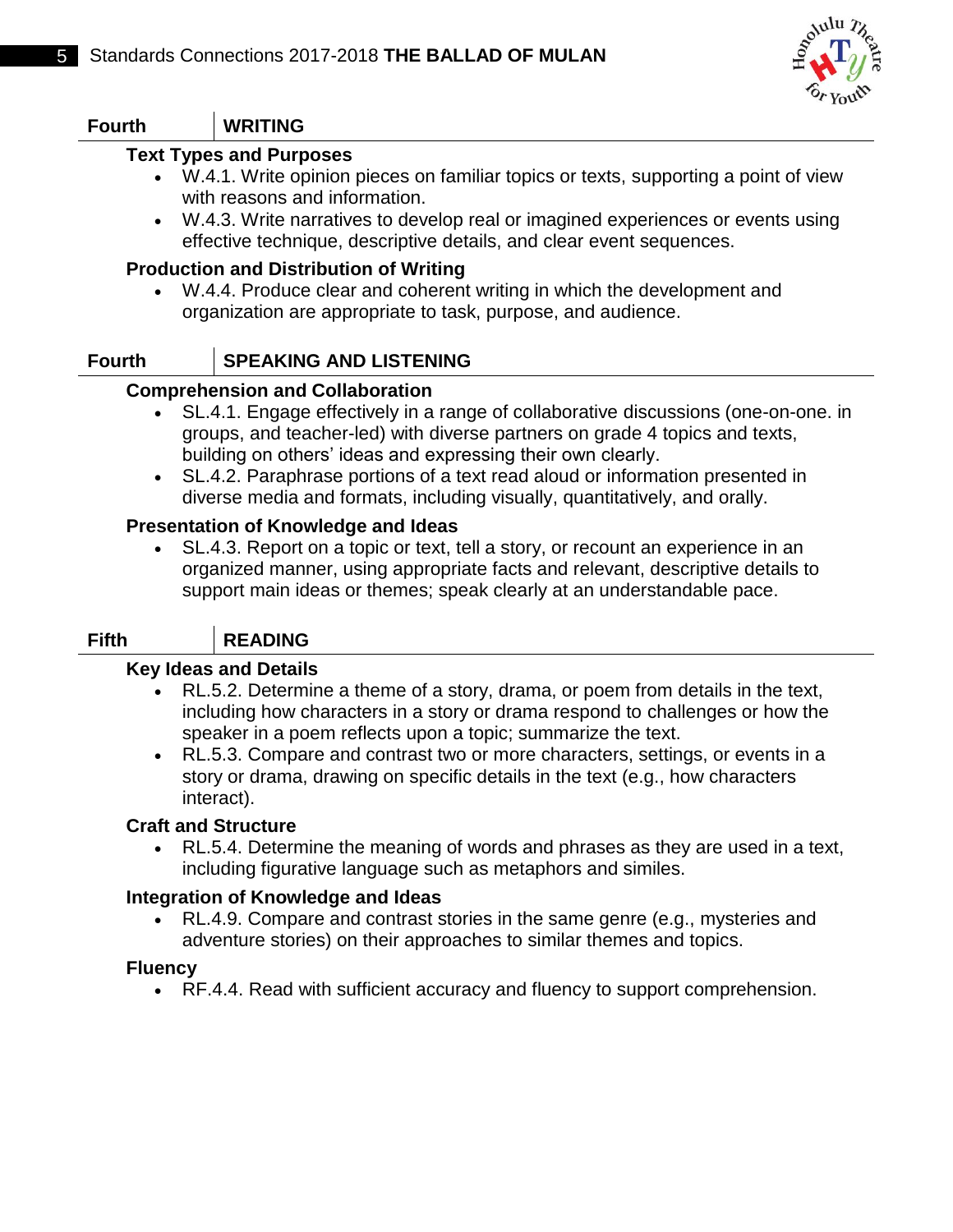

## **Fifth WRITING**

#### **Text Types and Purposes**

- W.5.1. Write opinion pieces on familiar topics or texts, supporting a point of view with reasons and information.
- W.5.3. Write narratives to develop real or imagined experiences or events using effective technique, descriptive details, and clear event sequences.

#### **Production and Distribution of Writing**

 W.5.4. Produce clear and coherent writing in which the development and organization are appropriate to task, purpose, and audience.

#### **Fifth SPEAKING AND LISTENING**

#### **Comprehension and Collaboration**

- SL.5.1. Engage effectively in a range of collaborative discussions (one-on-one. in groups, and teacher-led) with diverse partners on grade 5 topics and texts, building on others' ideas and expressing their own clearly.
- SL.5.2. Summarize written a text read aloud or information presented in diverse media and formats, including visually, quantitatively, and orally.

#### **Presentation of Knowledge and Ideas**

- SL.5.4. Report on a topic or text, tell a story, or recount an experience in an organized manner, using appropriate facts and relevant, descriptive details to support main ideas or themes; speak clearly at an understandable pace.
- SL.5.6. Adapt speech to a variety of contexts and tasks, using formal English when appropriate to task and situation.

#### **HAWAII CONTENT AND PERFORMANCE STANDARDS III**

#### **Social Studies Cultural Anthropology**

**Standard 6:** SYSTEMS, DYNAMICS, AND INQUIRY-Understand culture as a system of beliefs, knowledge, and practices shared by a group and understand how cultural systems change over time

- SS.1.6.1 Describe ways in which own and other cultures express cultural beliefs and practices through stories and/or legends
- SS.2.6.1 Describe ways in which own and other cultures express their cultural beliefs and practices through music and art
- SS.3.6.1 Explain that different cultures have unique values, beliefs, and practices
- SS.3.6.3 Explain how cultural elements (e.g., language, art, music, stories, legends, and traditions) can change over time and explain possible reasons for that change
- SS.4.6.1 Explain how language, traditional lore, music, dance, artifacts, traditional practices, beliefs, values, and behaviors are elements of culture and contribute to the preservation of culture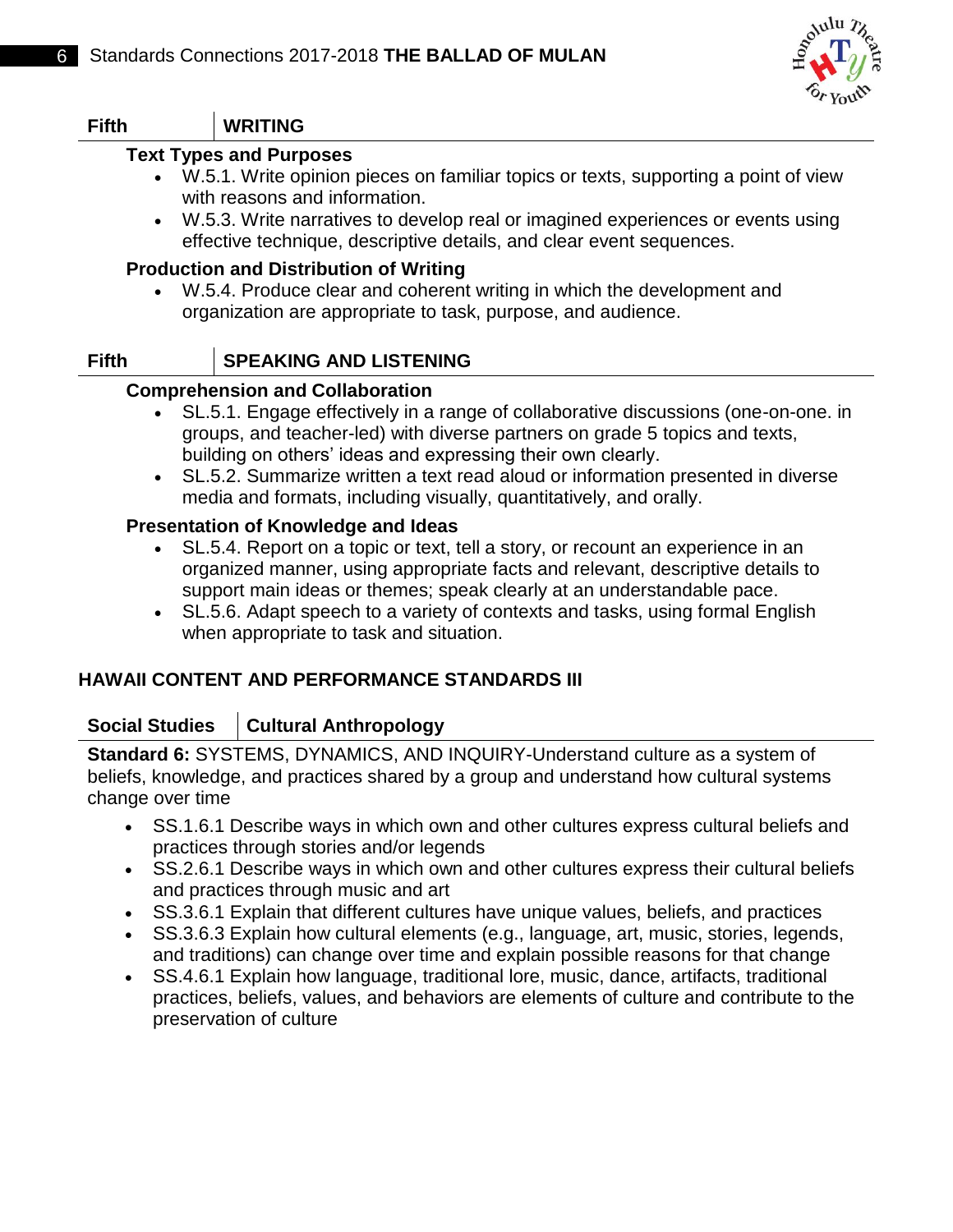

## **World Languages**

**Standard 1:** INTERPERSONAL: Use target language to engage in conversations, provide and obtain information, express feelings and emotions, and exchange opinions

- WL.IE.1.1.1 Use basic words and short, memorized phrases during oral interaction
- WL.IE.2.1.1 Use common phrases to ask and answer simple questions
- WL.IE.3.1.1 Give and follow simple instructions using common words or phrases that facilitate age-appropriate classroom activities
- WL.IE.4.1.1 Engage in conversations about likes, dislikes, and personal preference
- WL.IE.5.1.1 Exchange information about self, other people, places, objects, activities, events, and other topics of interest

**Standard 2:** INTERPRETIVE: Understand and interpret written and spoken language on diverse topics from diverse media

- WL.IE.2.2.1 Identify people or objects based on oral or written descriptions
- WL.IE.3.2.1 Recognize the meaning of key words or phrases from a variety of developmentally appropriate written or oral materials
- WL.IE.4.2.1 Identify the main idea and principal characters in simple narratives
- WL.IE.5.2.1 Retell the principal information or topic of brief messages on familiar subjects

**Standard 3:** PRESENTATIONAL: Present information, concepts, and ideas to an audience of listeners or readers on a variety of topics

- WL.IE.1.3.1 Use learned vocabulary and gestures to recite poems or stories
- WL.IE.2.3.1 Describe characteristics of objects or pictures in an oral presentation
- WL.IE.3.3.1 Use simple words and phrases to present about familiar topics
- WL.IE.5.3.1 Use memorized material to orally present a traditional poem, story, skit, or brief report

**Standard 4:** CULTURES: Understand relationships among perspectives, products, and practices of target culture

- WL.IE.1.4.1 Make observations, identifications, and comparisons between the basic products and practices of the culture being studied and own native culture
- WL.IE.2.4.1 Use gestures and patterns of behavior that are an important part of communication and that may differ among languages
- WL.IE.3.4.1 Describe mutual contributions of products and practices of the culture being studied and own culture
- WL.IE.4.4.1 Use knowledge of culture being studied to produce artwork, crafts, or graphic representations that reflect that culture
- WL.IE.5.4.1 Compare gestures and patterns of behavior of culture being studied to non-verbal behaviors in native culture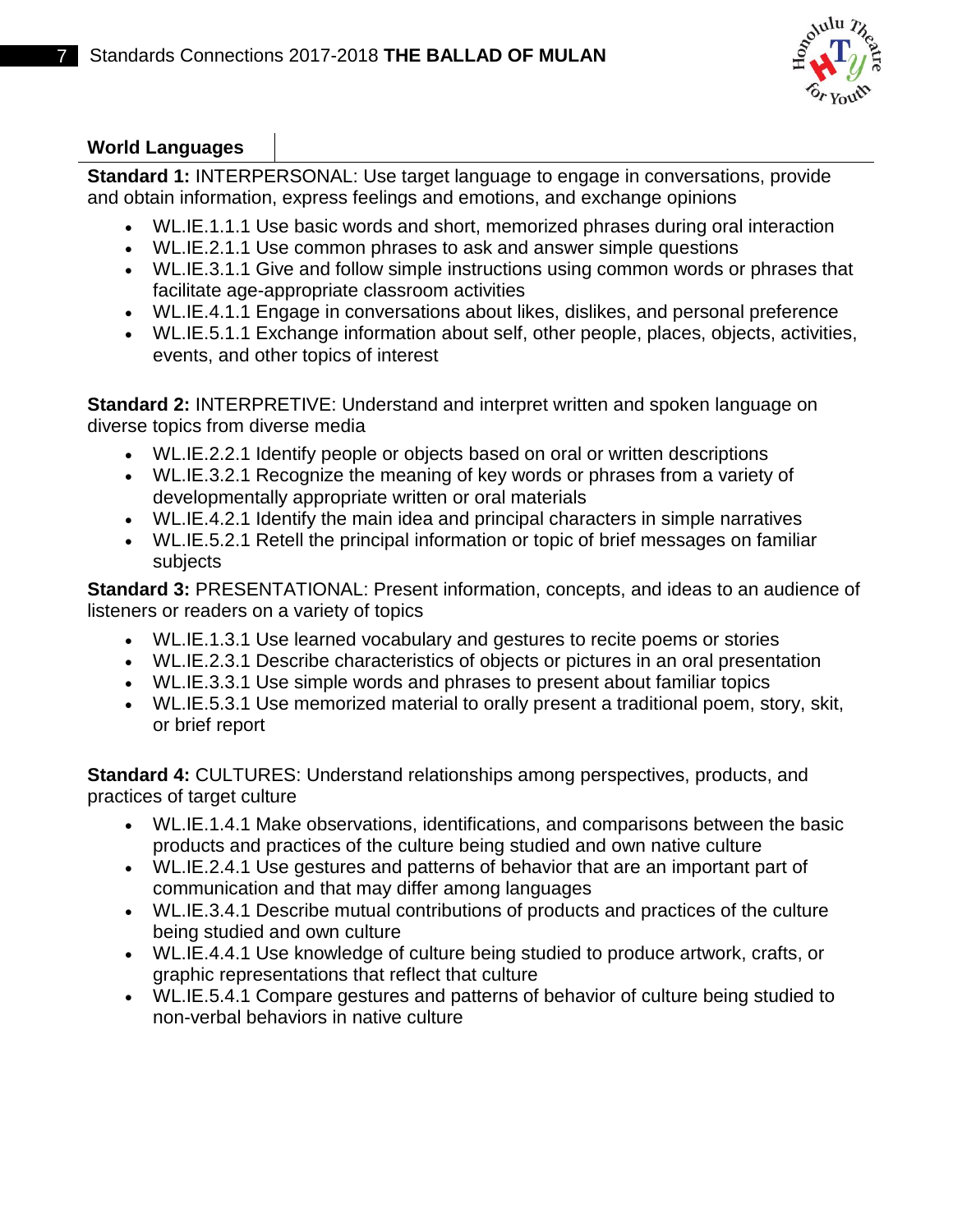

# **Fine Arts VISUAL ARTS**

**Standard 1:** Understand and apply art materials, techniques, and processes in the creation of works of art and understand how the visual arts communicate a variety of ideas, feelings, and experiences

- FA.1.1.5 Use familiar subjects and experiences to create original works of art
- FA.2.1.4 Investigate how art is used in celebrations, festivals, and customs of selected cultures from the past and present
- FA.4.1.2 Use a combination of visual and performing arts to create an original artwork

# **Fine Arts MUSIC**

**Standard 2:** Understand and apply elements of music and understand how music communicates ideas, feelings, and experiences across cultures

- FA.1.2.7 Explain how music can communicate ideas and moods
- FA.1.2.8 Compare music used for special occasions from various cultures
- FA.3.2.5 Sing rounds and partner songs from memory
- FA.3.2.10 Perform songs from various cultures within their cultural context
- FA.4.2.3 Sing or play an independent part of a song with two or more parts
- FA.5.2.3 Use music of various styles/genres in performances
- FA.5.2.4 Integrate several arts disciplines into a presentation or performance

## **Fine Arts DRAMA AND THEATRE**

**Standard 3:** Understand and apply the skills of acting, design, and technical theatre and understand the role of drama in various cultures throughout history

- FA.1.3.2 Adapt and dramatize a familiar story
- FA.1.3.3 Evaluate personal feelings about a theatrical work
- FA.1.3.4 Critique characterization in a theatrical work
- FA.1.3.5 Analyze the dramatic elements of culture that exist in stories, songs, fairy tales, fables, and nursery rhymes
- FA.2.3.1 Use physical movements, rhythms, and voice, to express simple feelings, character, and plot
- FA.2.3.2 Create simple costumes, scenery, and props
- FA.2.3.3 Interpret the ideas and morals of theatrical works
- FA.2.3.4 Assess how various styles of theatrical production relate to culture
- FA.3.3.1 Create a dramatization based on a story
- FA.3.3.2 Use appropriate audience etiquette while listening and watching a theatrical performance
- FA.3.3.3 Use the elements of theatre to create a critique of a theatrical performance
- FA.3.3.4 Compare similar dramatic themes between works from various cultures
- FA.4.3.1 Interpret a character's external motivations
- FA.4.3.2 Use the voice to express emotion
- FA.4.3.3 Evaluate theatrical traditions of various cultures
- FA.5.3.1 Create a class dramatization by collaborating as actors, directors, scriptwriters, and technical artists
- FA.5.3.2 Dramatize an historical event or social issue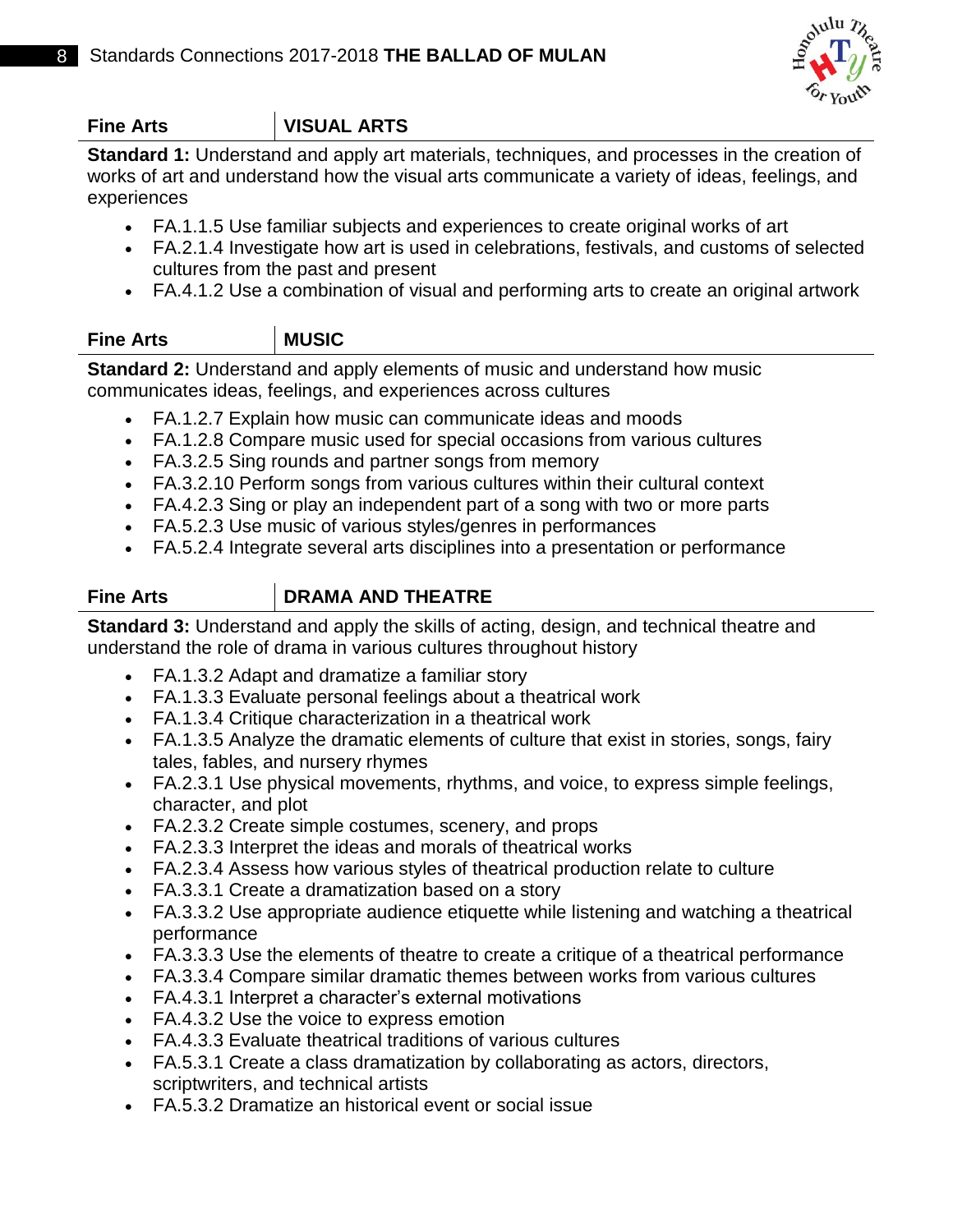

- FA.5.3.3 Analyze a character using knowledge of performance and acting skills in a theatrical production
- FA.5.3.4 Analyze, using evidence, the role of dramatic productions which are part of American history

# **Fine Arts DANCE**

**Standard 4:** Understand and apply elements of dance, appreciate how dance communicates meaning, and recognize its role across cultures and throughout history

- FA.1.4.1 Create a dance that consists of a beginning, middle, and end
- FA.1.4.2 Apply the element of space (e.g., place, size, level, direction) to create simple movement sequences
- FA.1.4.3 Apply the element of energy smooth/sharp (attack), heavy/light (weight), tight/loose (flow) – to create simple movement sequences
- FA.1.4.4 Repeat a simple movement sequence by imitation
- FA.2.4.1 Apply the element of space and pathways to create simple movement sequences
- FA.2.4.2 Demonstrate the element of time, tempo, beat, duration, and rhythm
- FA.2.4.3 Use simple partner skills during movement sequences
- FA.2.4.4 Create movement sequences that express a mood
- FA.3.4.1 Apply dance elements to create a simple movement sequence
- FA.3.4.3 Perform dance movements of different styles (e.g. ballet, jazz), cultures, and time periods
- FA.4.4.1 Combine dance elements to create a simple dance with a partner or small group
- FA.4.4.2 Create simple dances that communicate abstract ideas or feelings

# **Physical Education MOVEMENT FORMS**

**Standard 1:** Use motor skills and movement patterns to perform a variety of physical activities

- PE.K-2.1.1 Use basic locomotor skills in initial (immature) form alone, with a partner, and in small groups
- PE.K-2.1.2 Use basic non-locomotor skills in initial (immature) form alone, with a partner, and in small groups
- PE.K-2.1.3 Use basic manipulative skills in initial (immature) form alone, with a partner, and in small groups
- PE.3-5.1.1 Use locomotor and non-locomotor skills in a mature (proper) form
- PE.3-5.1.2 Use manipulative skills in a mature (proper) form
- PE.3-5.1.3 Use combinations of mature (proper) movement forms, including locomotor, non-locomotor, and manipulative skills